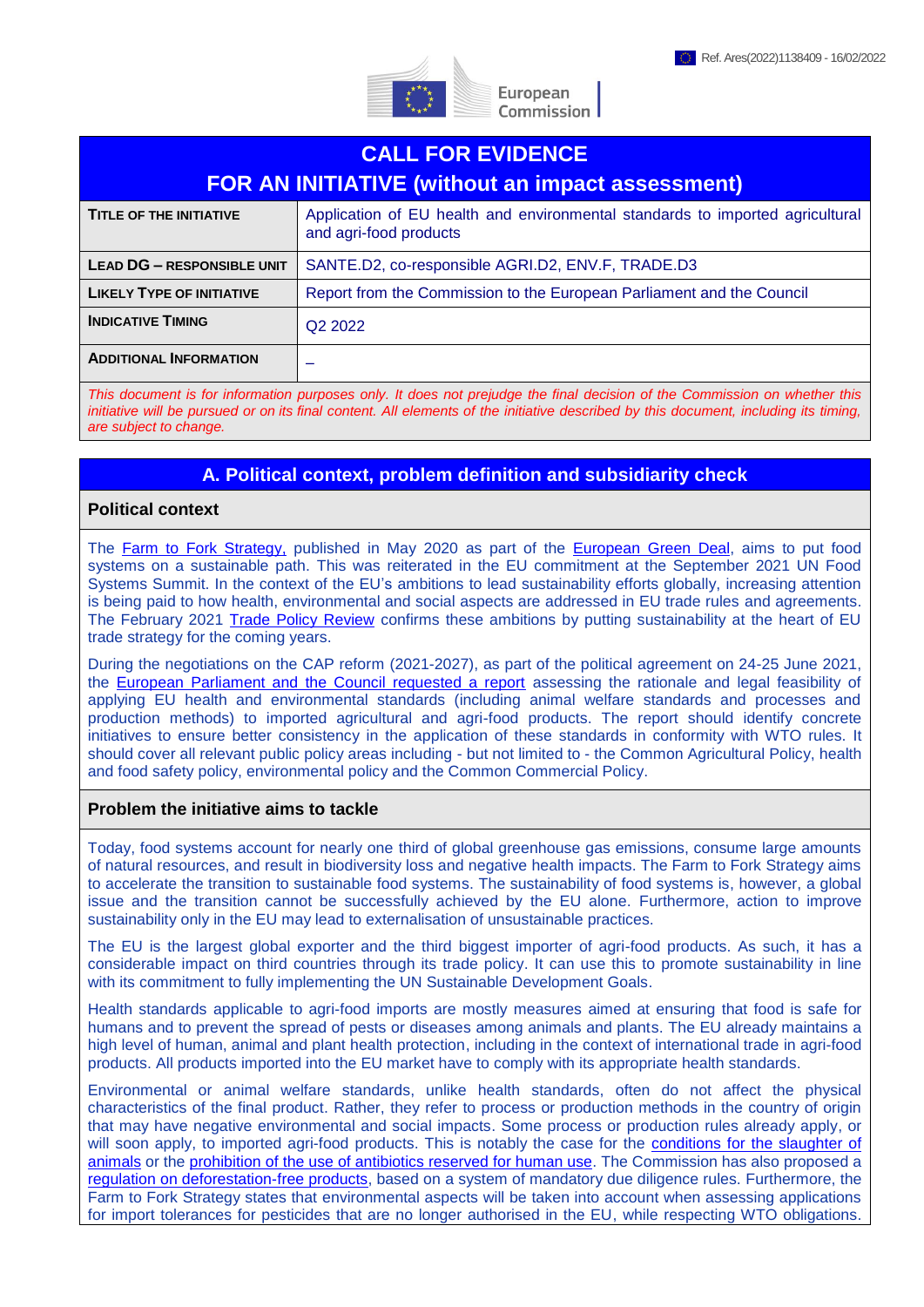Moreover, under the [sustainable food system framework initiative,](https://ec.europa.eu/info/law/better-regulation/have-your-say/initiatives/13174-Sustainable-EU-food-system-new-initiative_en) consideration is also being given to the possibility of applying environmental or – more generally – sustainability rules to imports. Finally, in reply to the 'End the [Cage Age'](https://europa.eu/citizens-initiative/initiatives/details/2018/000004_en) European citizens' initiative, the Commission proposed to examine various options for increasing the welfare of animals whose products are destined for the EU market.

### **Basis for EU action (legal basis and subsidiarity check)**

The request for the report is included in a [Joint statement by the Council of the European Union and the](https://data.consilium.europa.eu/doc/document/ST-10991-2021-ADD-1/en/pdf)  [European Parliament concerning the application of EU health and environmental standards to imported](https://data.consilium.europa.eu/doc/document/ST-10991-2021-ADD-1/en/pdf)  [agricultural products.](https://data.consilium.europa.eu/doc/document/ST-10991-2021-ADD-1/en/pdf) It is based on the prerogative given to the Council in Article 241 TFEU, taking into account the European Parliament's prerogatives laid down in Article 225 TFEU.

The report is in line with the current EU priorities and ambitions to promote sustainability globally. The report refers to trade policy, which is an exclusive EU competence.

This initiative does not have a direct impact on Member State legislation, as it is focusing on an analysis of various existing and proposed European initiatives and instruments.

## **B. What does the initiative aim to achieve and how**

The aim of the report is to contribute to a wide, transparent and informed debate on the application to imports of certain production standards, including environmental standards.

The report will identify concrete initiatives to ensure better consistency in the application of these standards in conformity with WTO rules. Apart from unilateral measures, actions at bilateral and multilateral level will be assessed. These will include: ambitious sustainability chapters in EU bilateral trade agreements; enhanced cooperation with third countries, including obtaining commitments in key areas; promotion of international standards in relevant international bodies; and encouraging the production of agri-food products that comply with high safety and sustainability standards.

The report, by providing an assessment of existing tools, will be factual and will not announce any new initiatives or political commitments.

### **Likely impacts**

The report will inform future agricultural and food trade policy in relation to safety and sustainability standards in the context of the European Green Deal, the Farm to Fork Strategy, and the Trade Policy Review. While the report itself will have no immediate impacts, any policy changes resulting from this debate and aiming to promote greater sustainability at global level would influence the implementation of the UN Sustainable Development Goals.

## **Future monitoring**

The report is analytical and is meant to inform the ongoing policy debate; no monitoring is planned.

# **C. Better regulation**

### **Impact assessment**

No impact assessment is needed as the report will provide a factual assessment of existing tools. This will support an informed debate on the future of the international dimension of the Farm to Fork Strategy. The report will not announce any new initiatives or political commitments and will not have any legal effects.

### **Consultation strategy**

The Call for Evidence will be launched in the 24 official EU languages on the Have your Say portal for 4 weeks. Citizens and stakeholders will be able to express their general views on the matter and inform the Commission of their respective positions. A synopsis report, summarising the feedback received, will also be prepared and published on the Have Your Say portal.

The Commission will promote the Call for Evidence using its existing citizen and stakeholder fora and networks, and by inviting stakeholders to provide inputs.

Additionally, targeted consultations to discuss the report are also planned, as appropriate and feasible, through ad hoc stakeholder meetings, or during already planned meetings.